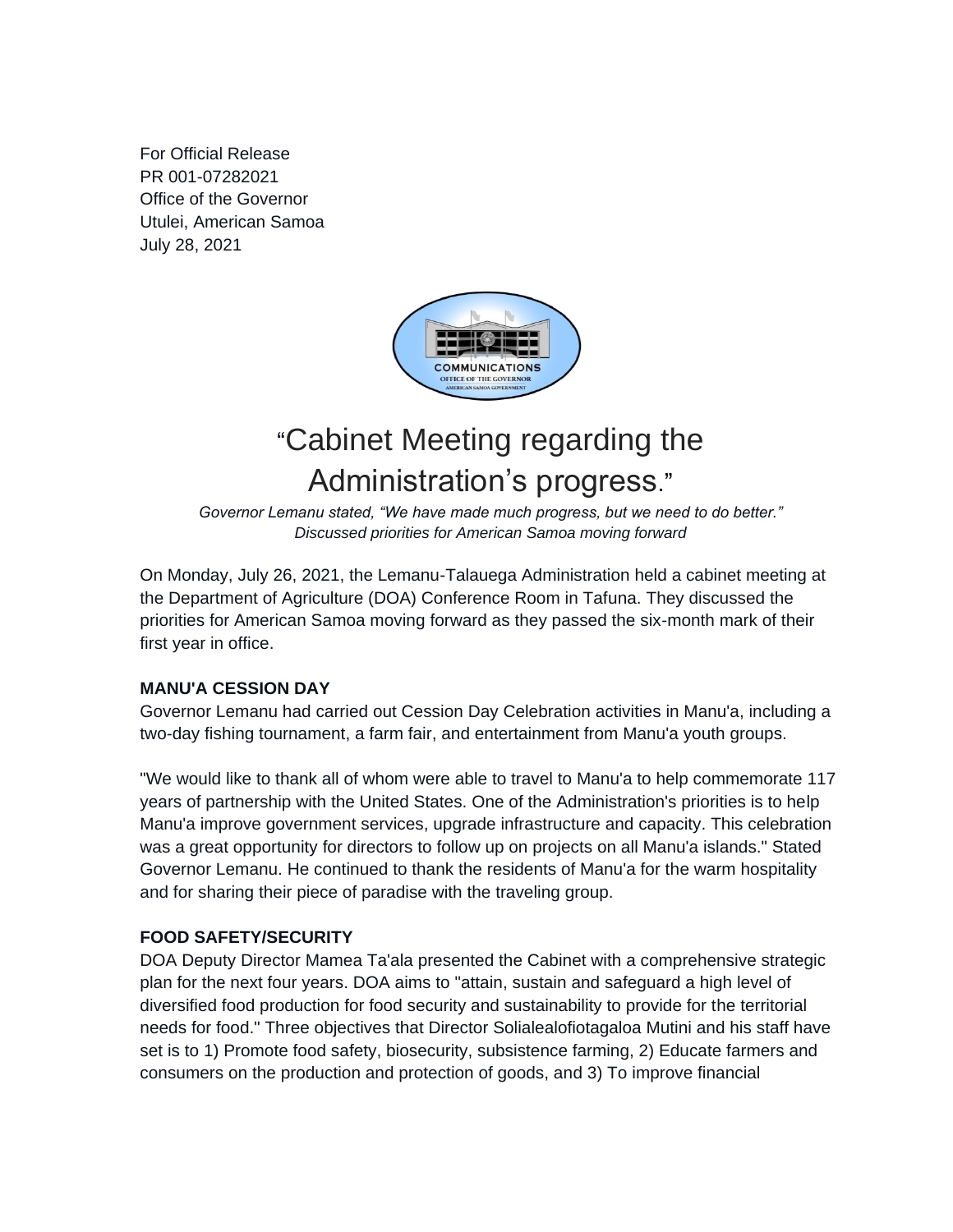assistance for farmers, to provide consultation, and to implement effective ways to equip farmers better.

DHS Director Samana Ve'ave'a recommended establishing a Task Force to conduct a feasibility study and an assessment on agricultural farming in Tutuila and Manu'a, as well as developing a comprehensive strategy to Food Security. He continued to explain that DHS can leverage support to various departments.

#### **2021-2022 SCHOOL YEAR OPENING & SCHEDULE**

DOE Director Talauega shared that the Adopt-A-School Initiative has begun and will continue until August 6, 2021. The DOE Opening Church Service will be held on Sunday, August 15, 2021, at 3:00 pm at the EFKAS Kanana Fou Church, "Ua Taunu'u," Kanana Fou. All teachers and 10-month employees will report to work on August 16. Students will begin on August 23, 2021, as scheduled.

#### **REPATRIATION FLIGHTS**

Lt. Governor Talauega explained that the last repatriation flight is Thursday, July 29, 2021. He also disclosed the dates of the next Medicaid flights scheduled for August 5th and 12th. DOH Acting Director Vesi Fautanu stated, "The most dangerous person walking in the streets is a cop that does not know his job. In these unprecedented times, the most dangerous person walking in the streets is the person who has not been vaccinated." He continued to give a vaccination update with 51% of the eligible population fully vaccinated.

Lt. Governor Talauega presented with members of the Cabinet a Three-Phase Plan to continue safeguarding the people of American Samoa from this deadly disease. "Phase 1 was to close our borders, Phase 2 is to eliminate quarantine in Hawai'i and implement the Safe Travels American Samoa Plan, and Phase 3 allowing travelers to reunite with their families without quarantine. However, we cannot get to phase 3 safely if we do not reach 80% of fully vaccinated of the eligible population."

Governor Lemanu warned that the COVID-19 Delta variant remains a venerable threat to the unvaccinated population. He urged the community to continue to get vaccinated as soon as possible. "Children under the age of 11 do not have the luxury of protecting themselves with vaccinations. They depend on us to protect them, so it is our responsibility to keep them safe by completing our vaccination."

Governor Lemanu commends those who have done their due diligence in getting vaccinated. "Those who have become fully vaccinated have helped to reduce the threats and dangers of this pandemic here at home, and have helped to save lives. We have made much progress, but we need to do better. Everyone has to work together to reduce the threat of this pandemic reaching our shores. I encourage everyone to get vaccinated. You have contributed to your health and your family's, friends', and now children. Even at this phase of the pandemic, where many look forward to normalcy, we must remain vigilant